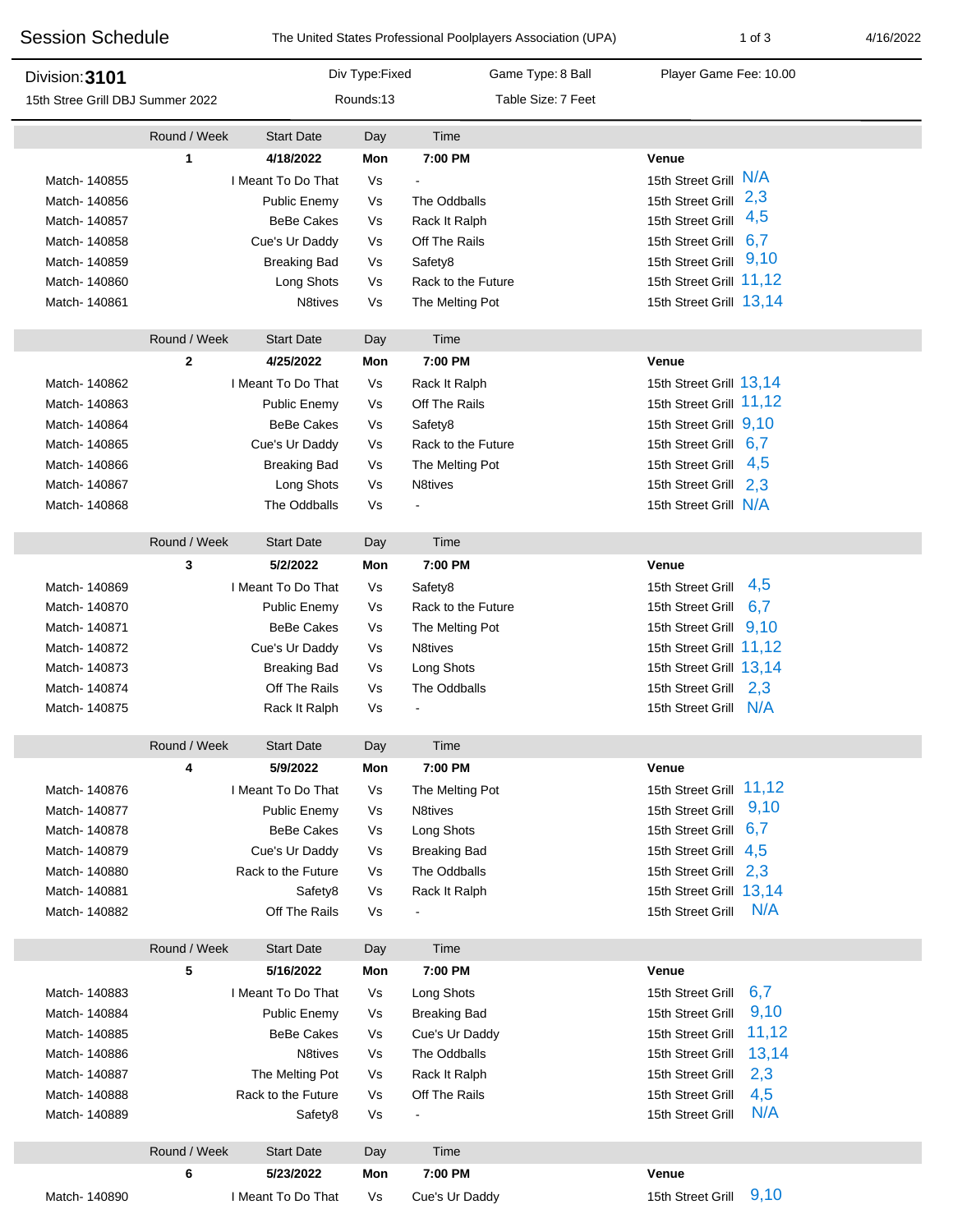| <b>Session Schedule</b> |              | The United States Professional Poolplayers Association (UPA) |     | 2 of 3              | 4/16/2022                  |  |
|-------------------------|--------------|--------------------------------------------------------------|-----|---------------------|----------------------------|--|
| Match-140891            |              | Public Enemy                                                 | Vs  | <b>BeBe Cakes</b>   | 15th Street Grill 6,7      |  |
| Match- 140892           |              | <b>Breaking Bad</b>                                          | Vs  | The Oddballs        | 15th Street Grill 4,5      |  |
| Match- 140893           |              | Long Shots                                                   | Vs  | Rack It Ralph       | 15th Street Grill 2,3      |  |
| Match- 140894           |              | N8tives                                                      | Vs  | Off The Rails       | 15th Street Grill 13,14    |  |
| Match- 140895           |              | The Melting Pot                                              | Vs  | Safety8             | 15th Street Grill 11,12    |  |
| Match- 140896           |              | Rack to the Future                                           | Vs  |                     | 15th Street Grill N/A      |  |
|                         |              |                                                              |     |                     |                            |  |
|                         | Round / Week | <b>Start Date</b>                                            | Day | Time                |                            |  |
|                         | 7            | 6/6/2022                                                     | Mon | 7:00 PM             | Venue                      |  |
| Match- 140897           |              | I Meant To Do That                                           | Vs  | <b>Public Enemy</b> | 9,10<br>15th Street Grill  |  |
| Match- 140898           |              | <b>BeBe Cakes</b>                                            | Vs  | The Oddballs        | 15th Street Grill 11,12    |  |
| Match- 140899           |              | Cue's Ur Daddy                                               | Vs  | Rack It Ralph       | 15th Street Grill 13,14    |  |
| Match- 140900           |              | <b>Breaking Bad</b>                                          | Vs  | Off The Rails       | 15th Street Grill 2,3      |  |
| Match-140901            |              | Long Shots                                                   | Vs  | Safety8             | 4,5<br>15th Street Grill   |  |
| Match- 140902           |              | N8tives                                                      | Vs  | Rack to the Future  | 6,7<br>15th Street Grill   |  |
| Match- 140903           |              | The Melting Pot                                              | Vs  |                     | 15th Street Grill N/A      |  |
|                         | Round / Week | <b>Start Date</b>                                            | Day | Time                |                            |  |
|                         | 8            | 6/13/2022                                                    | Mon | 7:00 PM             | Venue                      |  |
| Match- 140904           |              | I Meant To Do That                                           | Vs  | The Oddballs        | 4,5<br>15th Street Grill   |  |
| Match- 140905           |              | Public Enemy                                                 | Vs  | Rack It Ralph       | 2,3<br>15th Street Grill   |  |
| Match- 140906           |              | <b>BeBe Cakes</b>                                            | Vs  | Off The Rails       | 15th Street Grill 13,14    |  |
| Match- 140907           |              | Cue's Ur Daddy                                               | Vs  | Safety8             | 15th Street Grill 11,12    |  |
| Match- 140908           |              | <b>Breaking Bad</b>                                          | Vs  | Rack to the Future  | 15th Street Grill 9,10     |  |
| Match- 140909           |              | Long Shots                                                   | Vs  | The Melting Pot     | 6,7<br>15th Street Grill   |  |
| Match-140910            |              | N <sub>8</sub> tives                                         | Vs  |                     | 15th Street Grill N/A      |  |
|                         |              |                                                              |     |                     |                            |  |
|                         |              |                                                              |     |                     |                            |  |
|                         | Round / Week | <b>Start Date</b>                                            | Day | Time                |                            |  |
|                         | 9            | 7/11/2022                                                    | Mon | 7:00 PM             | Venue                      |  |
| Match-140911            |              | I Meant To Do That                                           | Vs  | Off The Rails       | 11,12<br>15th Street Grill |  |
| Match-140912            |              | <b>Public Enemy</b>                                          | Vs  | Safety8             | 13,14<br>15th Street Grill |  |
| Match-140913            |              | <b>BeBe Cakes</b>                                            | Vs  | Rack to the Future  | 2,3<br>15th Street Grill   |  |
| Match- 140914           |              | Cue's Ur Daddy                                               | Vs  | The Melting Pot     | 4,5<br>15th Street Grill   |  |
| Match-140915            |              | <b>Breaking Bad</b>                                          | Vs  | N8tives             | 6,7<br>15th Street Grill   |  |
| Match-140916            |              | Long Shots                                                   | Vs  |                     | N/A<br>15th Street Grill   |  |
| Match-140917            |              | Rack It Ralph                                                | Vs  | The Oddballs        | 9,10<br>15th Street Grill  |  |
|                         | Round / Week | <b>Start Date</b>                                            | Day | Time                |                            |  |
|                         | 10           | 7/18/2022                                                    | Mon | 7:00 PM             | Venue                      |  |
| Match-140918            |              | I Meant To Do That                                           | Vs  | Rack to the Future  | 2,3<br>15th Street Grill   |  |
| Match- 140919           |              | Public Enemy                                                 | Vs  | The Melting Pot     | 15th Street Grill 13,14    |  |
| Match- 140920           |              | <b>BeBe Cakes</b>                                            | Vs  | N8tives             | 15th Street Grill 11,12    |  |
| Match-140921            |              | Cue's Ur Daddy                                               | Vs  | Long Shots          | 4,5<br>15th Street Grill   |  |
| Match- 140922           |              | <b>Breaking Bad</b>                                          | Vs  |                     | N/A<br>15th Street Grill   |  |
| Match- 140923           |              | Safety <sub>8</sub>                                          | Vs  | The Oddballs        | 6,7<br>15th Street Grill   |  |
| Match- 140924           |              | Off The Rails                                                | Vs  | Rack It Ralph       | 9,10<br>15th Street Grill  |  |
|                         | Round / Week | <b>Start Date</b>                                            | Day | Time                |                            |  |
|                         | 11           | 7/25/2022                                                    | Mon | 7:00 PM             | Venue                      |  |
| Match-140925            |              | I Meant To Do That                                           | Vs  | N8tives             | 15th Street Grill 13,14    |  |
| Match- 140926           |              | Public Enemy                                                 | Vs  | Long Shots          | 2,3<br>15th Street Grill   |  |
| Match- 140927           |              | <b>BeBe Cakes</b>                                            | Vs  | <b>Breaking Bad</b> | 4,5<br>15th Street Grill   |  |
| Match- 140928           |              | Cue's Ur Daddy                                               | Vs  |                     | N/A<br>15th Street Grill   |  |
| Match- 140929           |              | The Melting Pot                                              | Vs  | The Oddballs        | 15th Street Grill<br>6,7   |  |